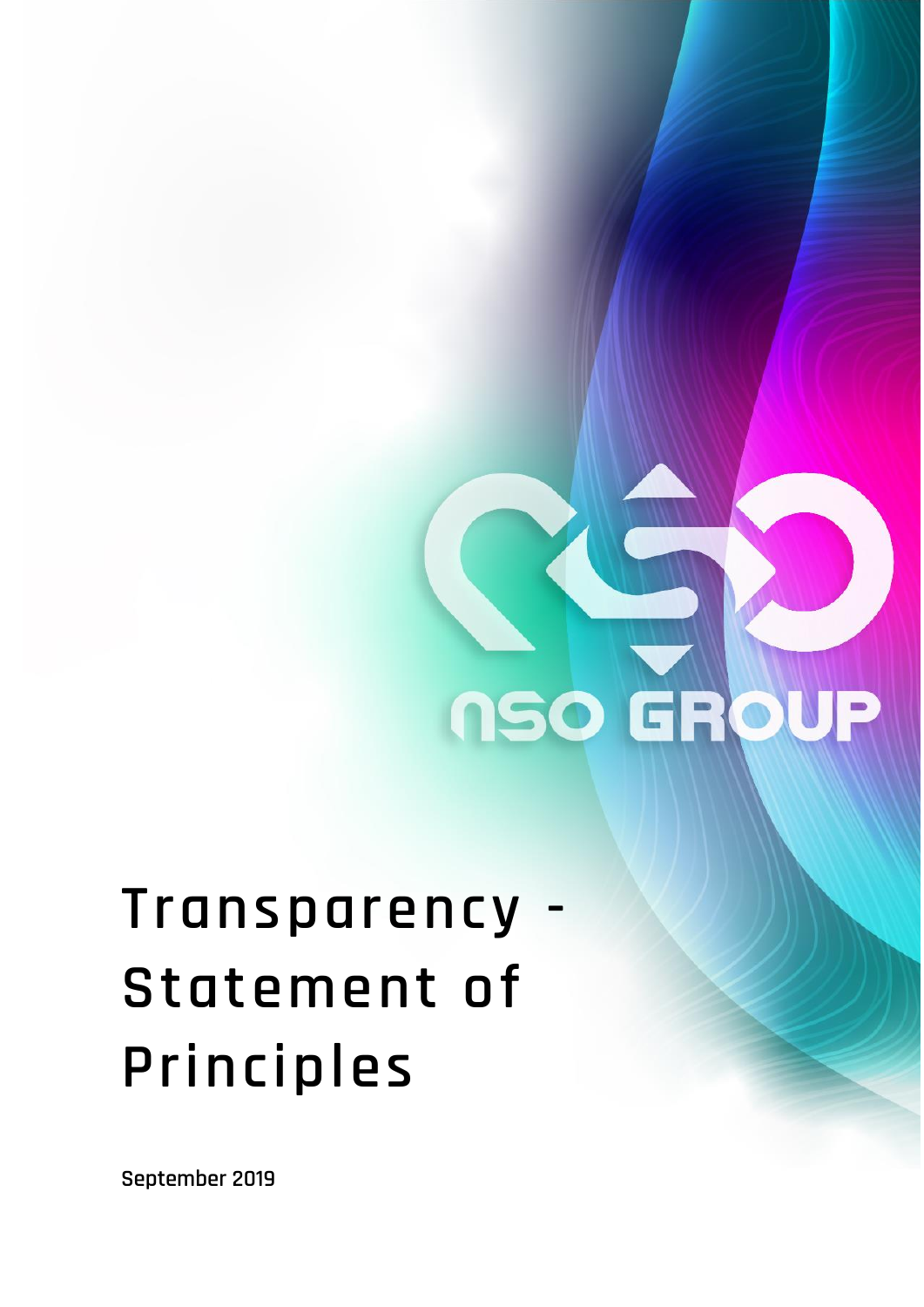

## Contents